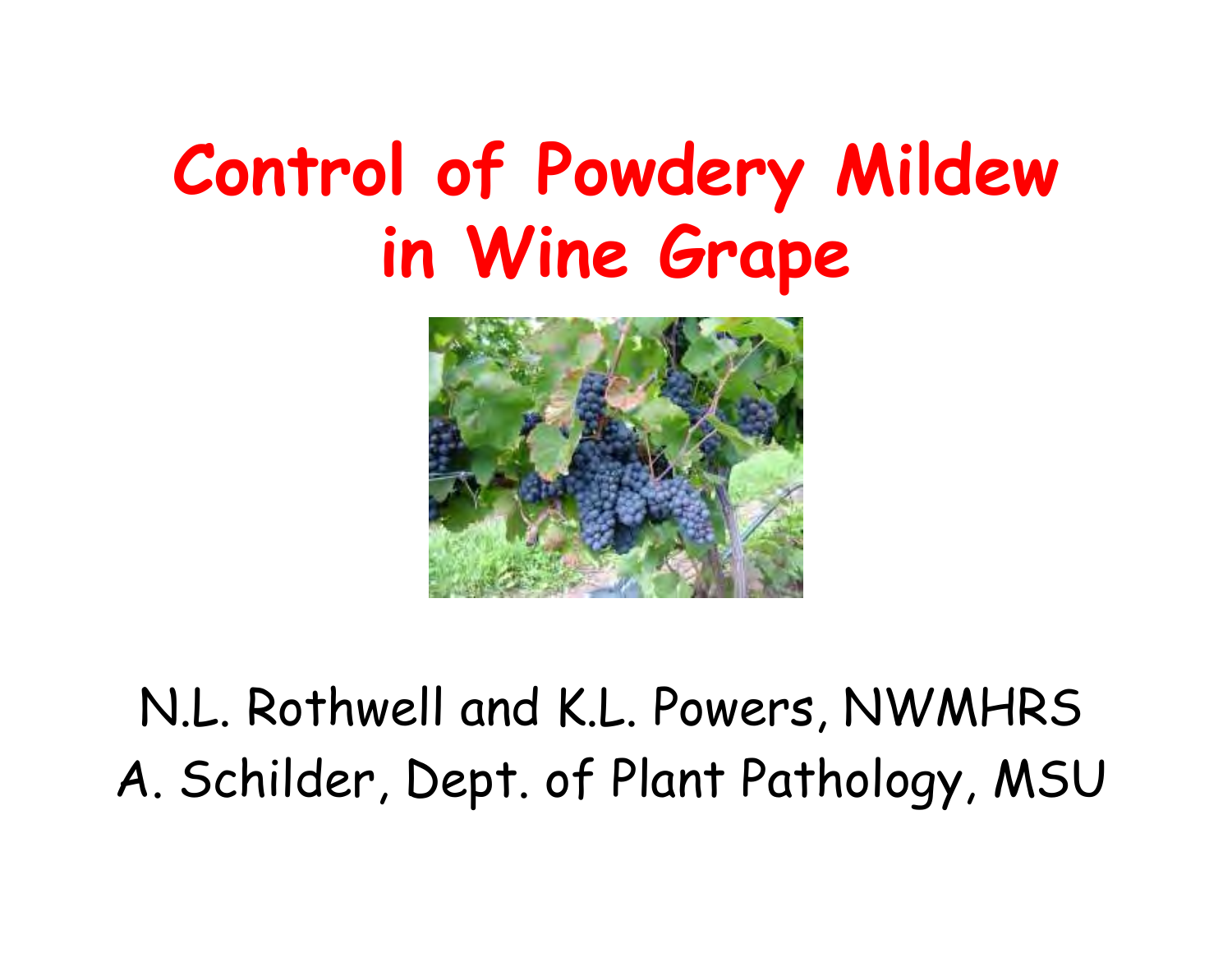# Powdery mildew

- •Uncinula necator
- • Infection appears as a white or gray powdery coating on leaves or fruit
	- – Consists of fungal thread (mycelium) and spores



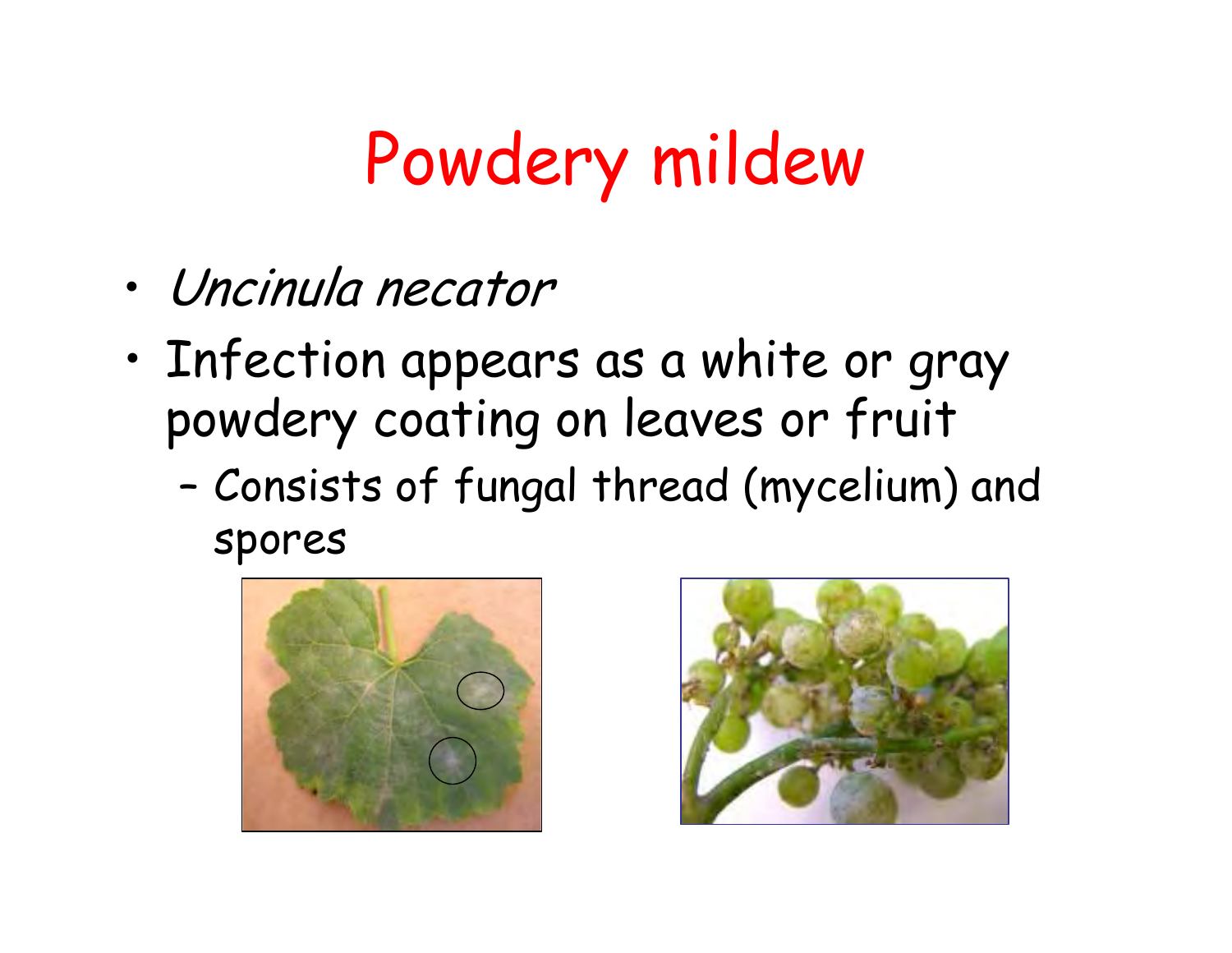# Life Cycle…



Cleistothecia are small, brown to black fruiting bodies produced by the fungus in late summer. These remain in crevices on the bark over winter and release spores during spring rains

Ascospores are discharged from cleistothecia and cause the primary infection. One ascospore infection can lead to production of thousands of conidia



Conidia are the asexual spores that cause secondary infections throughout the season. They are spread by wind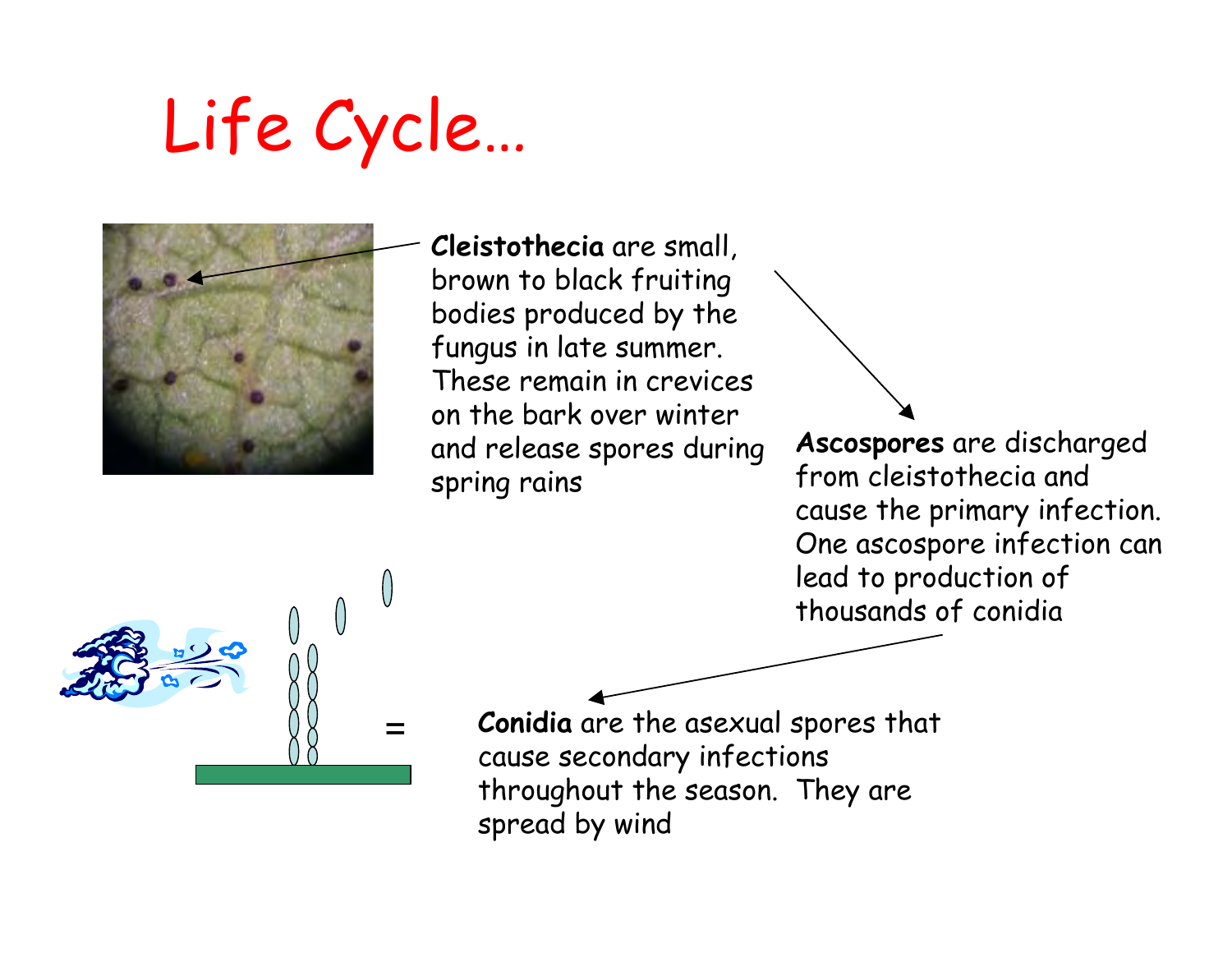

Photo courtesy P.Sholberg, Agriculture & AgriFood Canada.

Conidia on grape leaf

Notice! The chains of spores that can be moved by wind.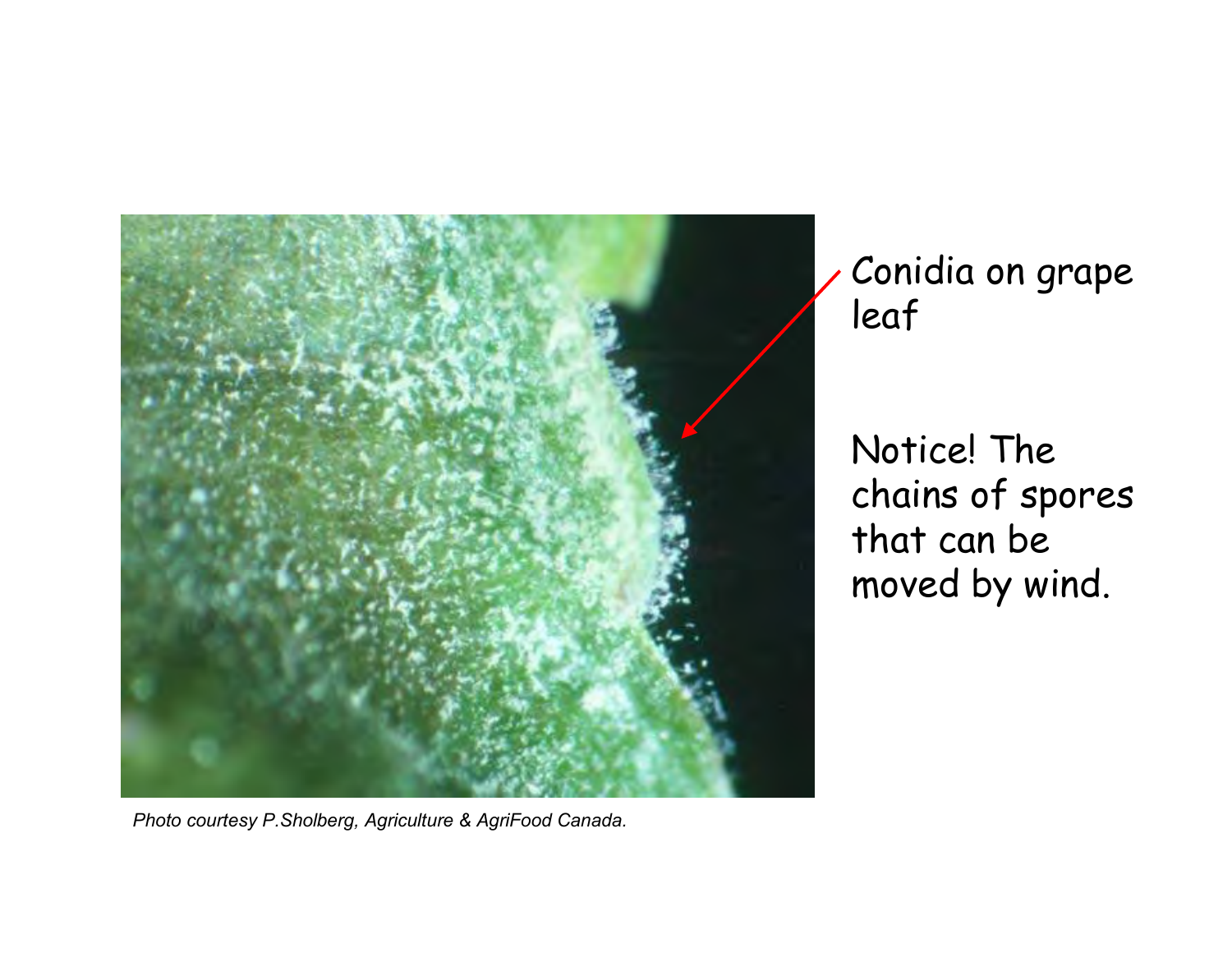# Weather and Powdery Mildew

- • Primary infection requires a rainfall event for cleistothecia to release spores
- • Secondary infection/conidia germinate under high humidity and warm temperatures
- • Thrives in hot/dry
	- –Unusual for fungi

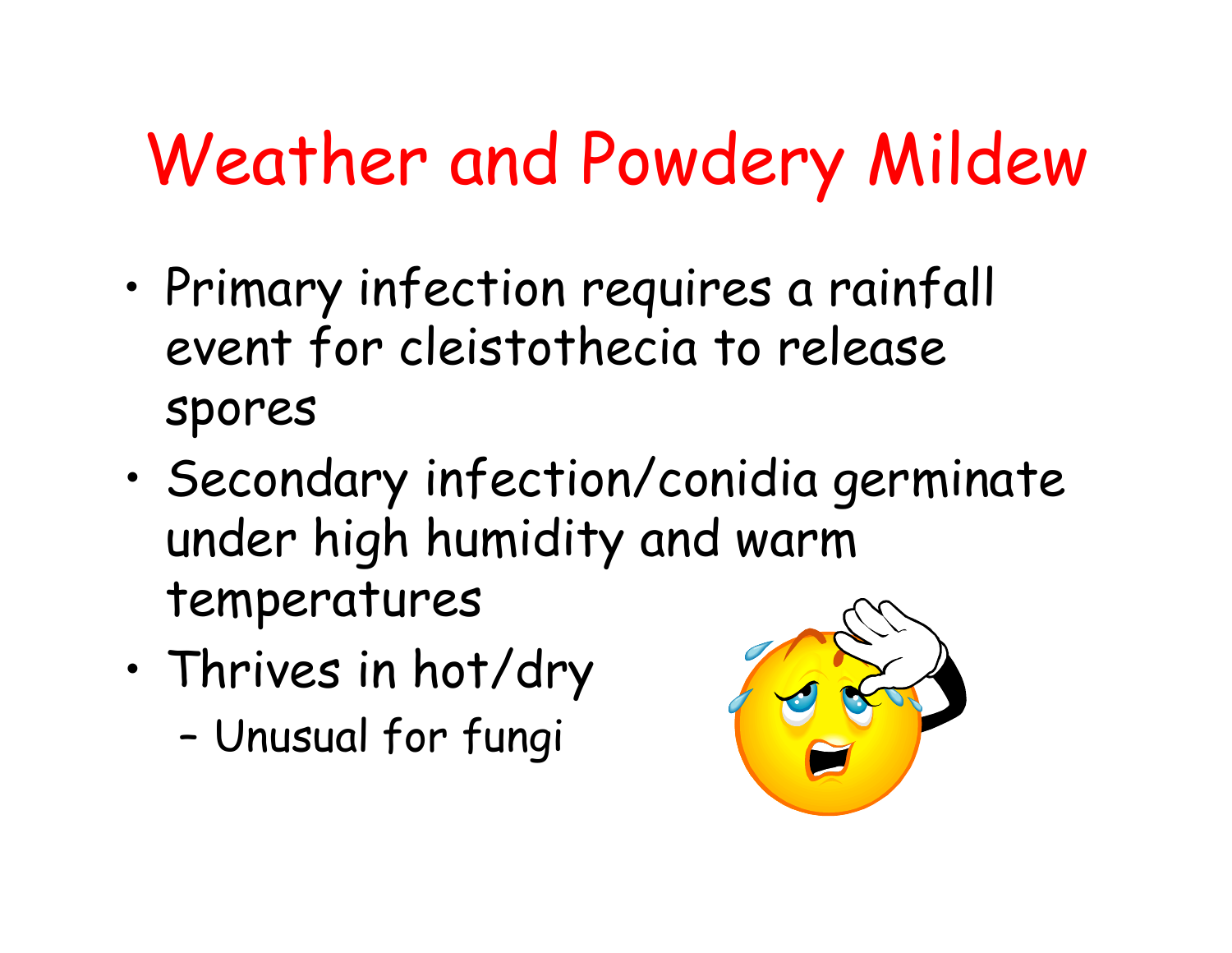# Fruit Infections

- Wine grape
	- – Severely infected fruit unusable
		- Imparts off-flavors and color
		- Wine made from PMinfected grapes is poor quality
	- – Predisposes fruit to Botrytis bunch rot and sour rot

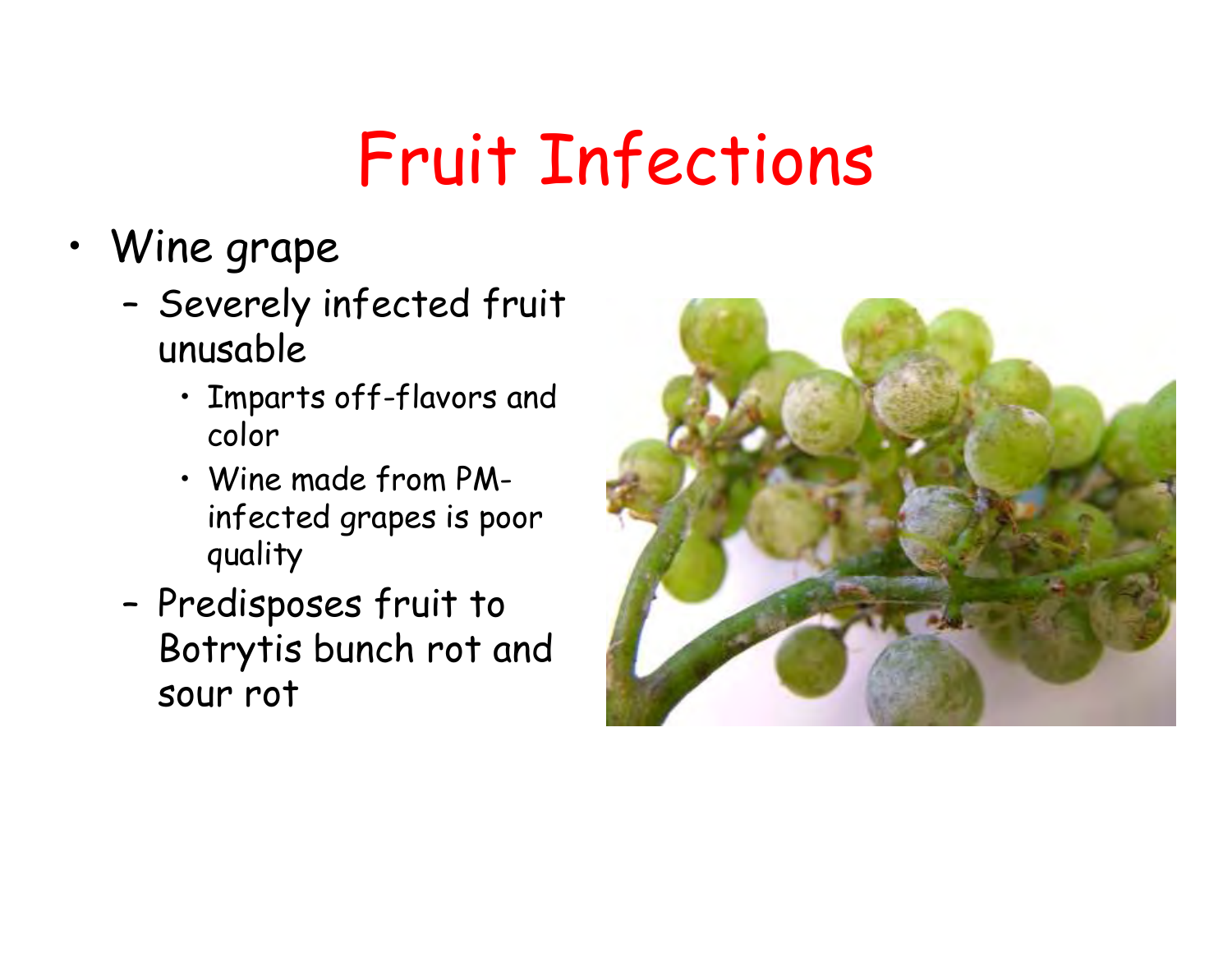# The recent problem…

- • Increased disease pressure in hot/dry years
- • In 2006, large proportion of winegrapeacreage lost to PM
	- ГІПО ЛРАШОР ОСТІРМ One grower estimated losses over \$49,000
	- – Currently rely on strobilurins, SI's, and sulfur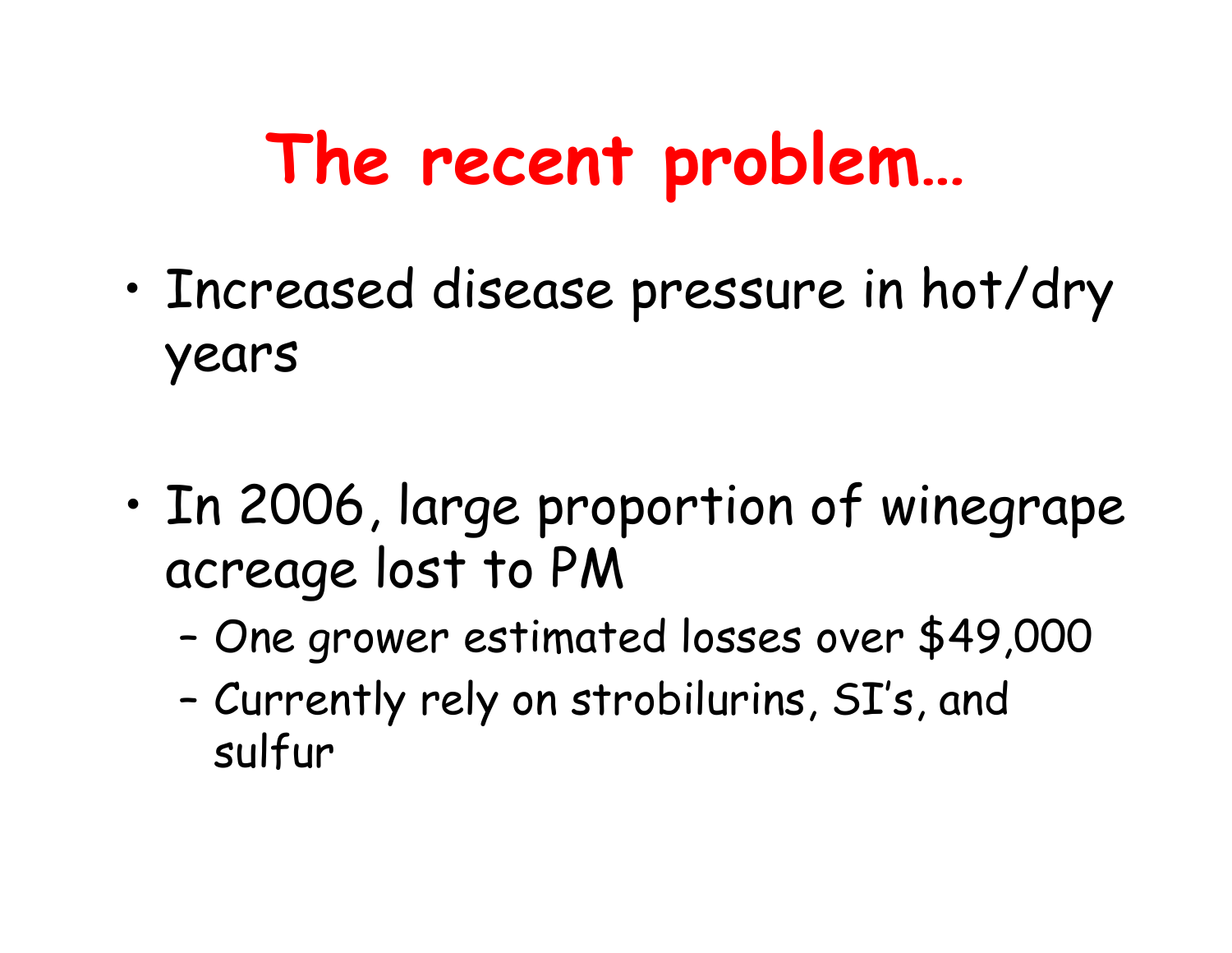# The problem, cont.

- • Dependence on strobilurins and SI's
	- – Growers have observed reduced efficacy in field
- • PM are obligate parasites (cannot live independently from host)
	- –Resistance can develop more quickly
	- – Documented resistance in New York and Ontario
	- –Is there resistance in Michigan?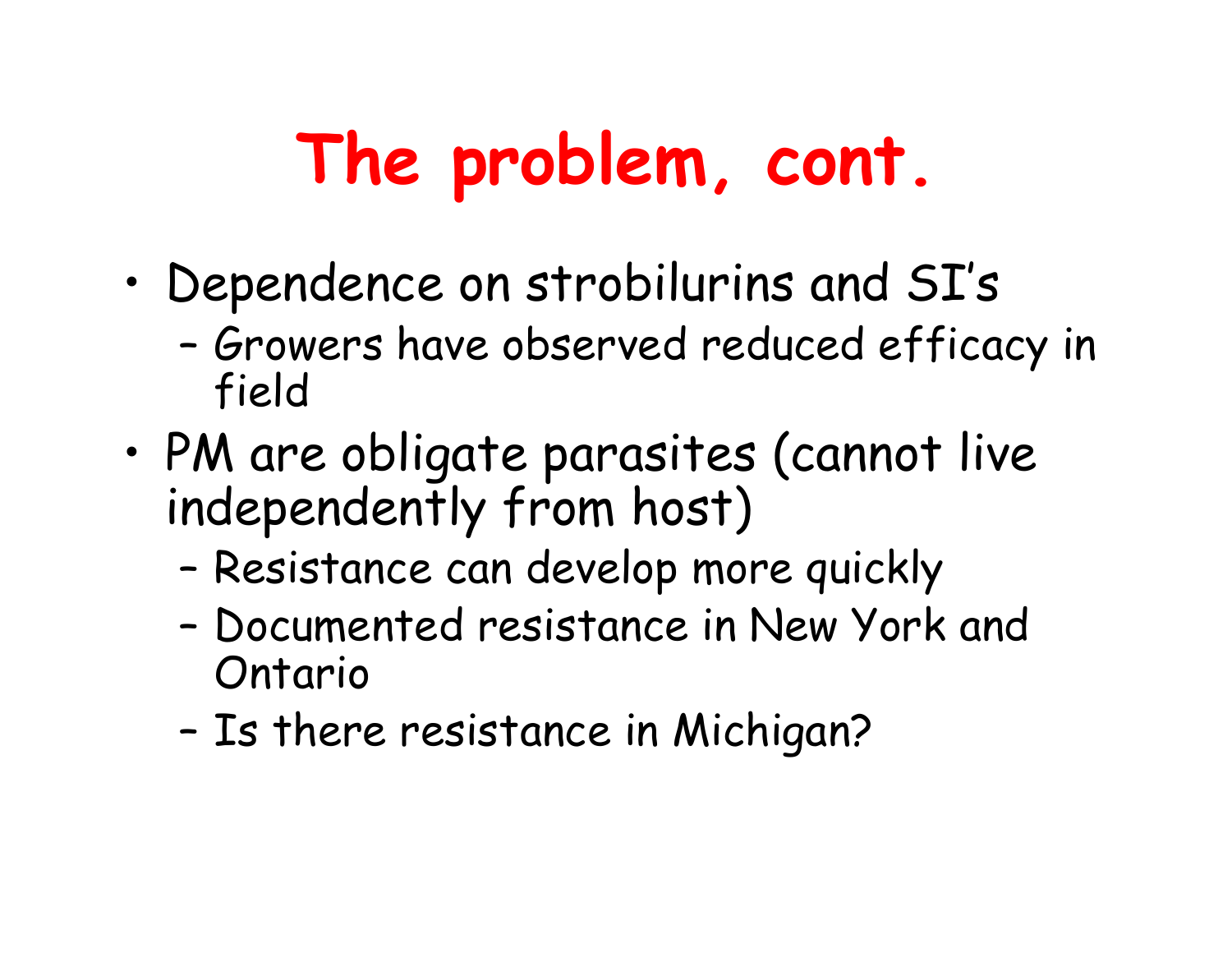## Research Goals

- • Determine if PM in tart cherries and wine grapes is resistant to SI's and strobilurins
- • Design sustainable, effective fungicide programs to minimize resistance
- • Evaluate products for their potential to eradicate the fungus after infection
	- – Grower observe PM after infection is wellestablished
	- –Once established, PM is difficult to eradicate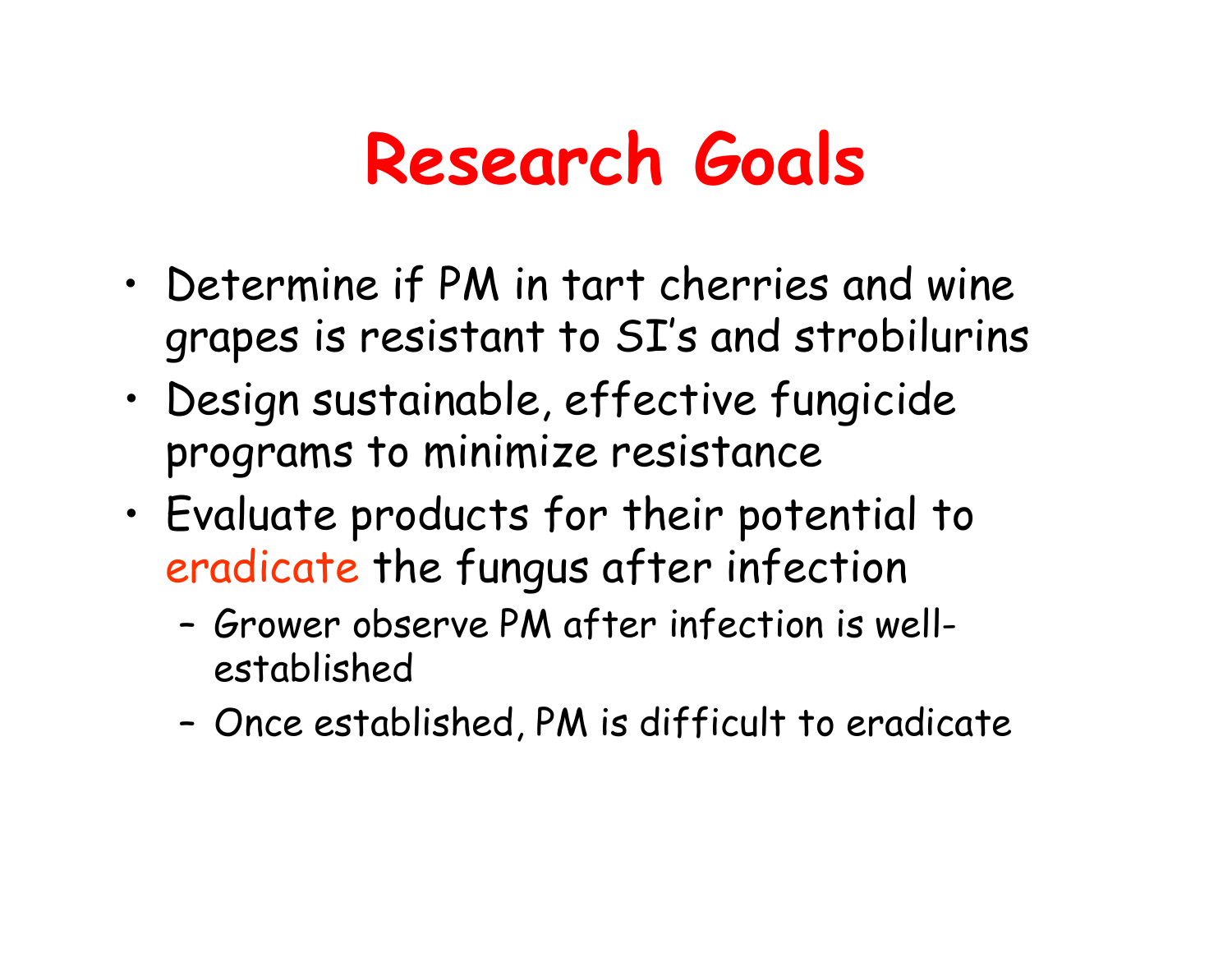## Fungicide Eradication Trial, NWMHRS

- •Variety: Pinot Noir
- • 8 products tested in 2007 and 2008:
	- – JMS Stylet Oil, Kaligreen, Sulfur, PrevAm, C + G, Cuprofix Ultra, Sulforix, Elite
- • Rated percent leaf infection
- •Counted cliestothecia

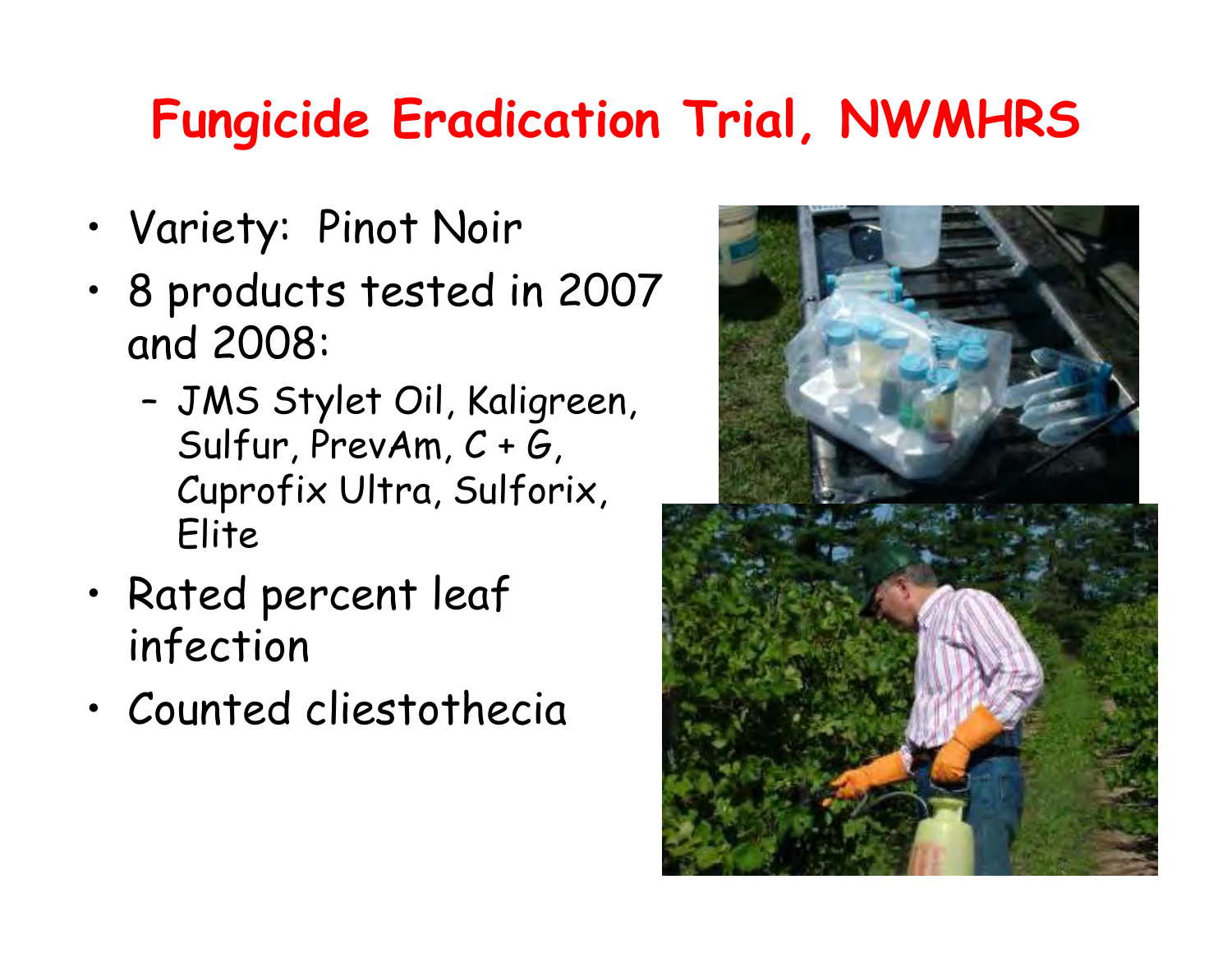#### Fungicide Eradication Results, NWMHRS 2007



#### Promising Eradicants:

JMS Stylet oil

Prev-Am: sodium tetraborohydrate decahydrate (1%)/99% other (citrus)

C+G: food grade chemicals (organic acids)

<u>Sulforix: Calcium polysulfides</u>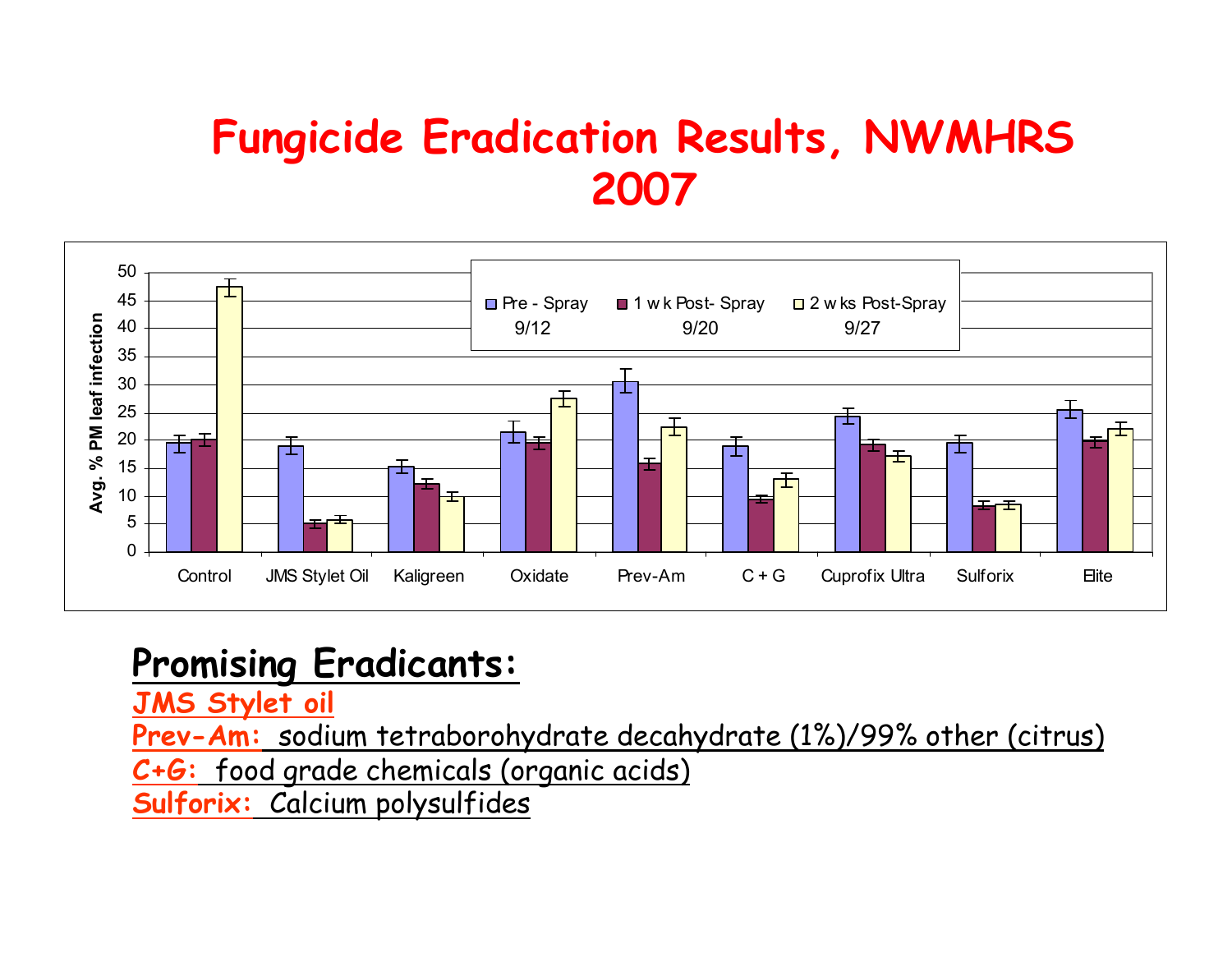### Fungicide Eradication Trial –Cliestothecia <sup>2007</sup>



Cliestothecia counted on October 17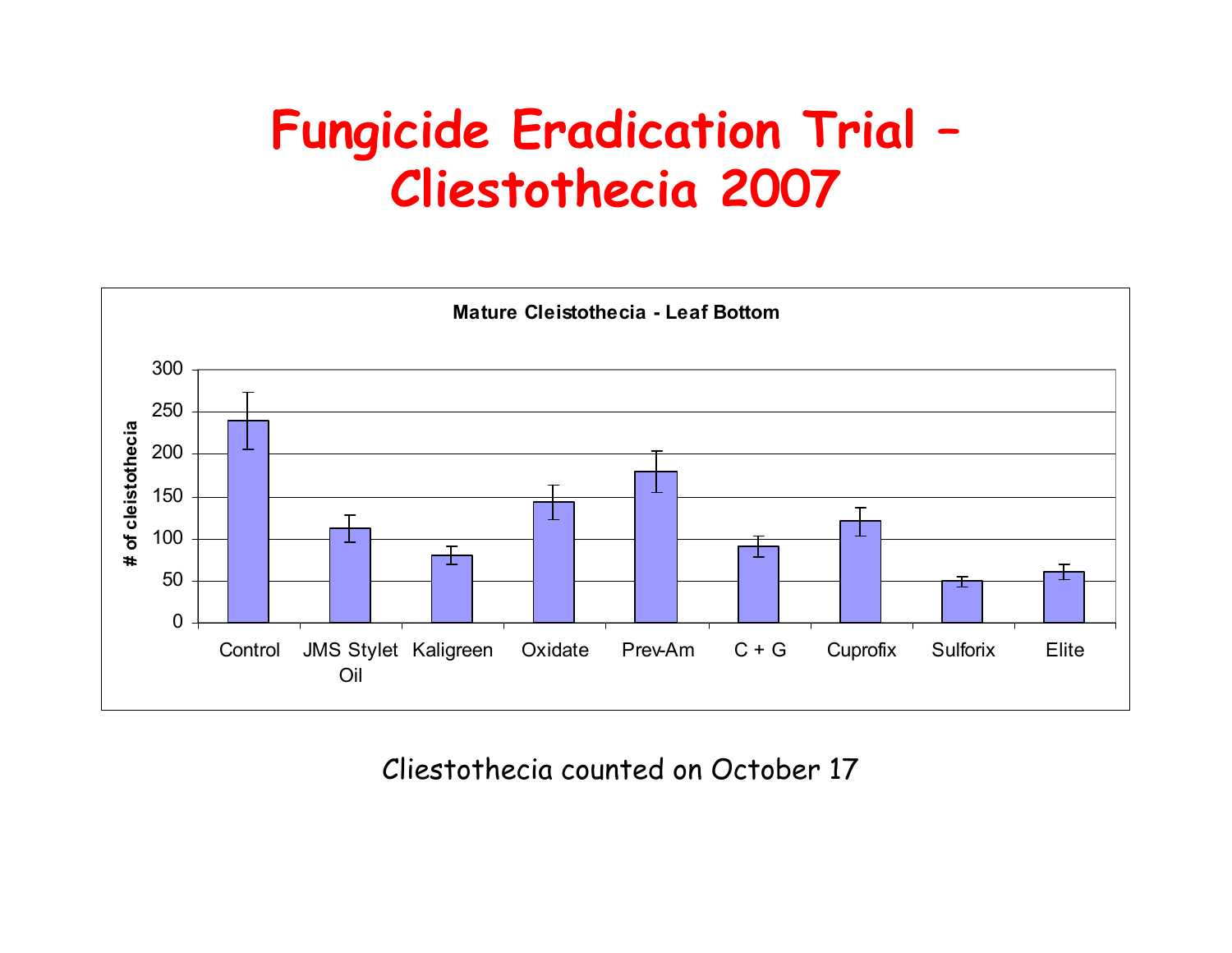#### Fungicide Eradication Results, NWMHRS 2008



First application on August 5 -rated for infection on 8/11 and 8/20Second application on August 26-rated for infection on 9/8 and 9/18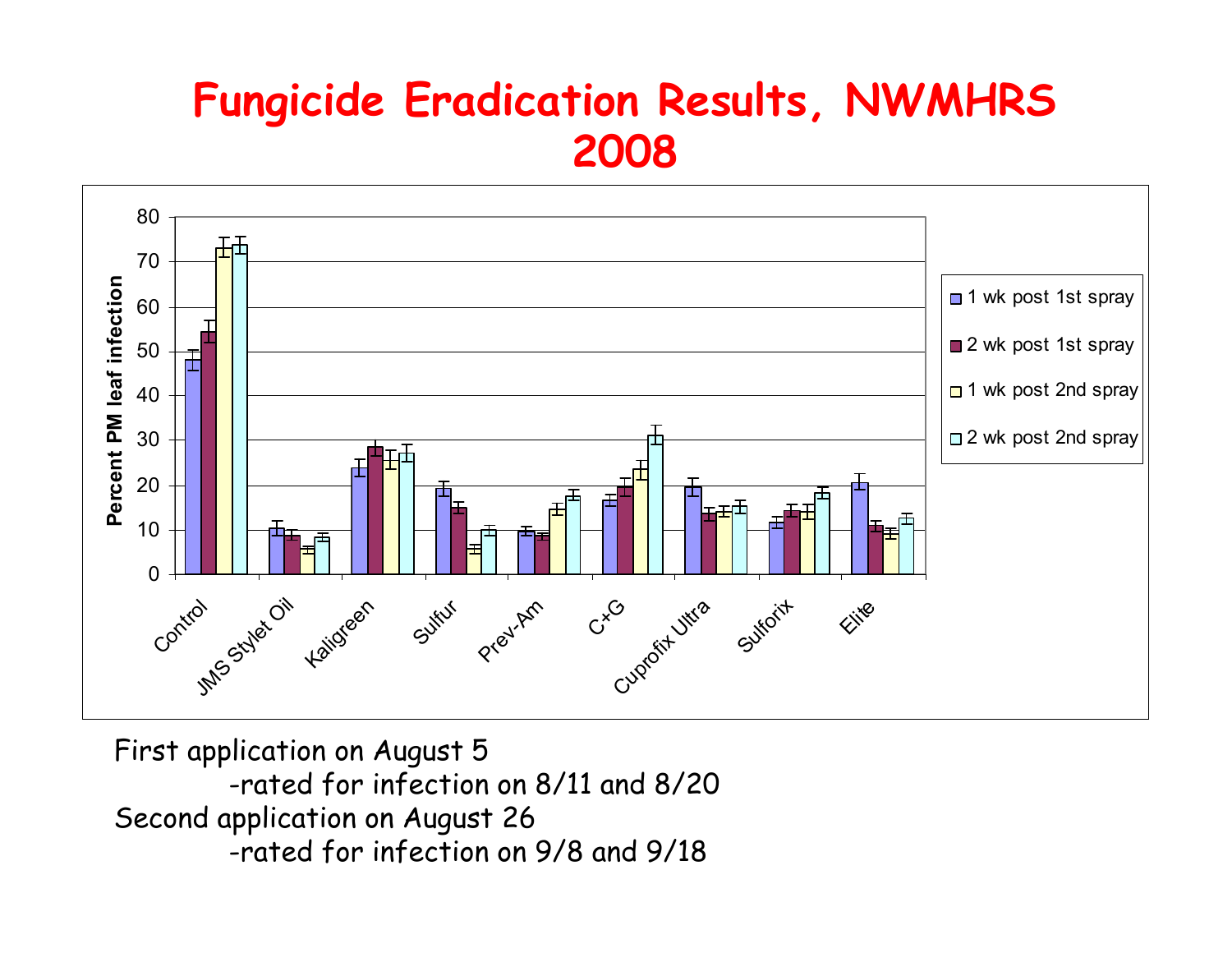#### Fungicide Eradication Trial, Cliestothecia2008

•Counted cliestothecia on leaves, 9/9 and 9/17

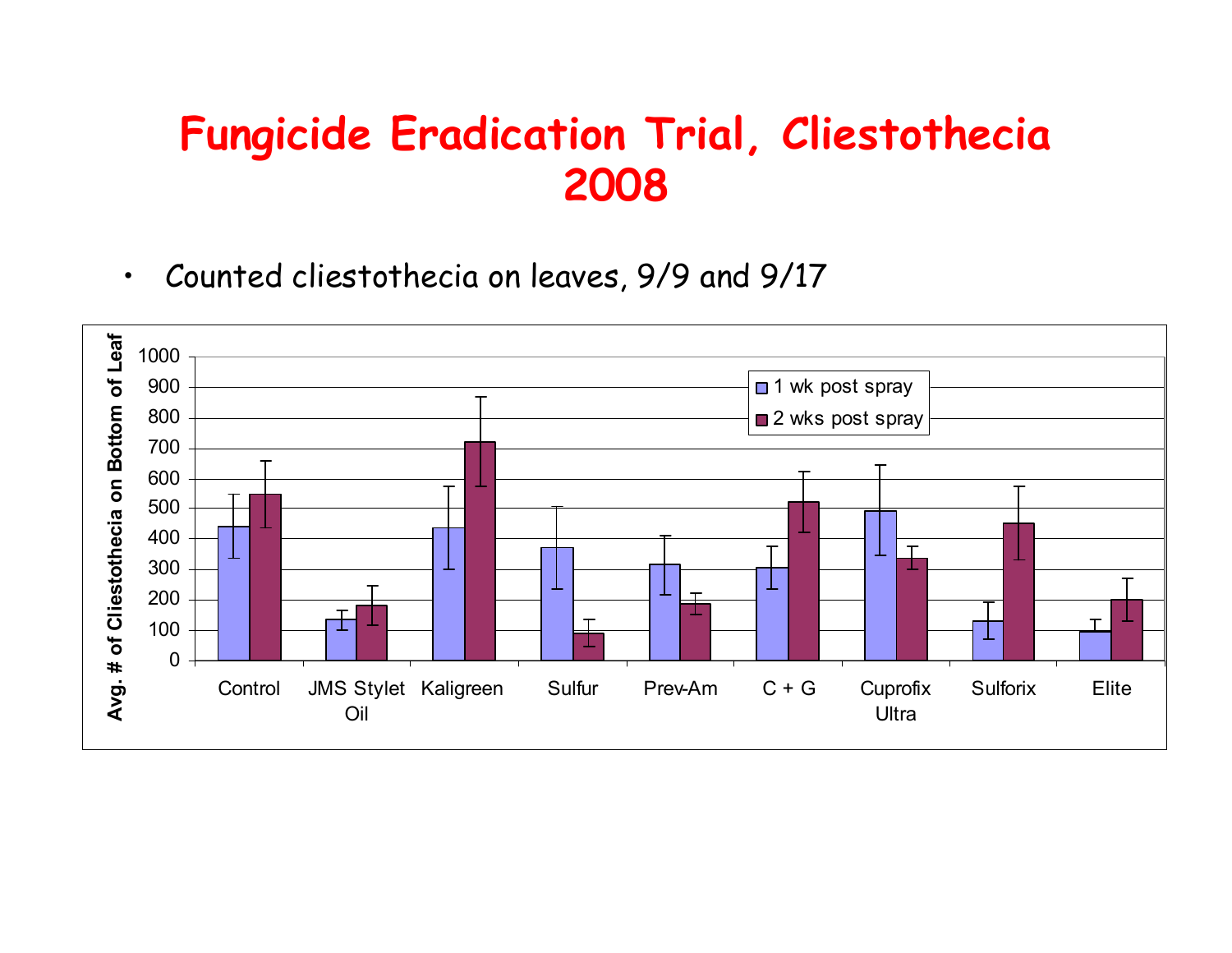## Powdery Mildew Cleistothecia Trial, 2008

- • To assess the timing and amount of cleistotecia produced byUncinula necator on grape leaves under MI conditions
- • Leaf samples collected from unsprayed Chardonel vines at CHES
	- 4 samples collected weekly (Sept. 4 Oct. 2)
	- Cliestothecium counted on top and bottom surfaces of leaves
- Funnel traps: funnels attached to soda bottles to trap cliestothecia washed from vines during rain events
	- Two sites: CHES and NWMHRS
	- Bottles collected weekly unless no precipitation and cleistotheciawere counted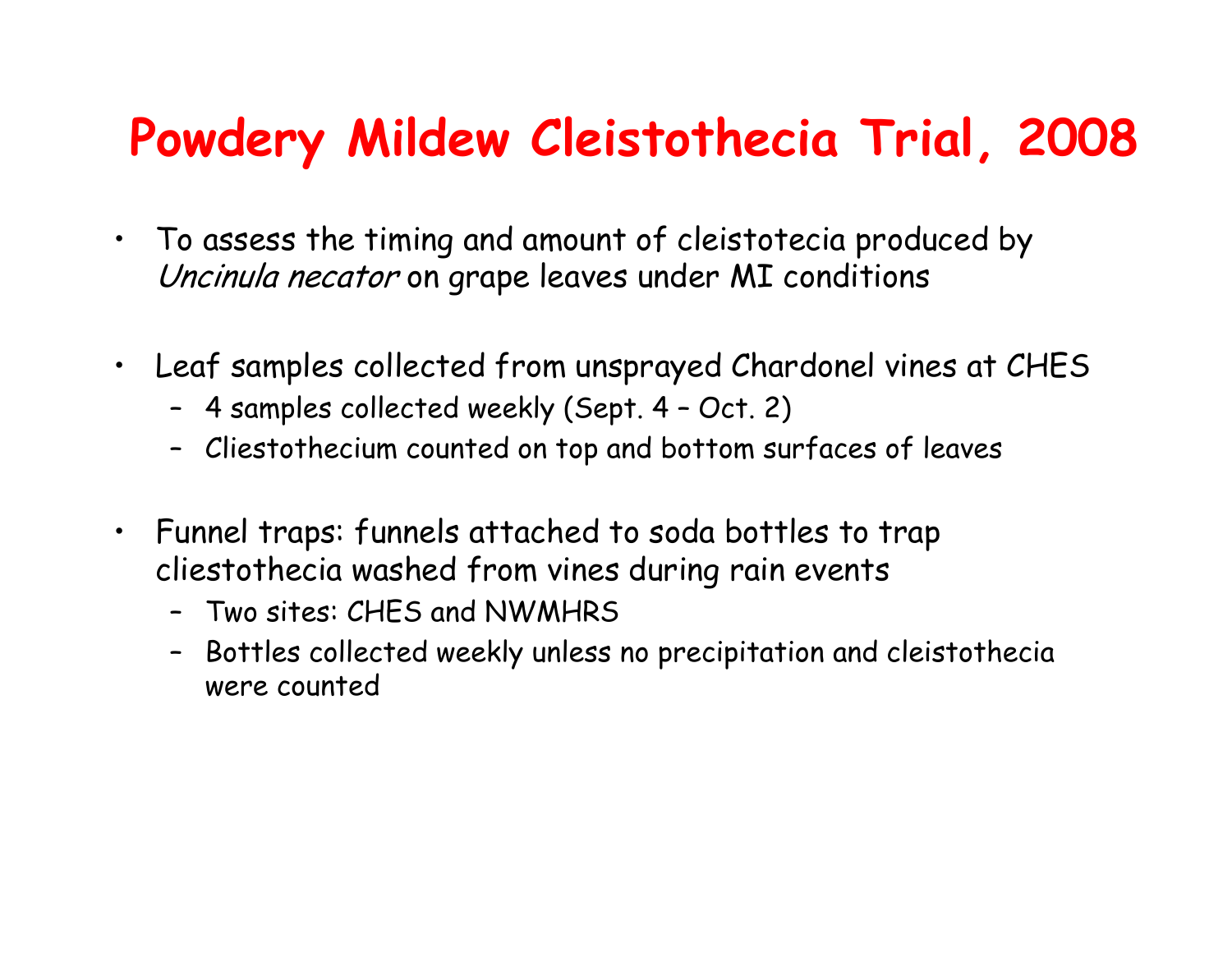

Total number of Uncinula necator mature and immature cleistothecia on both bottom and top surfaces of Chardonel leaves in Clarksville, MI, in 2008.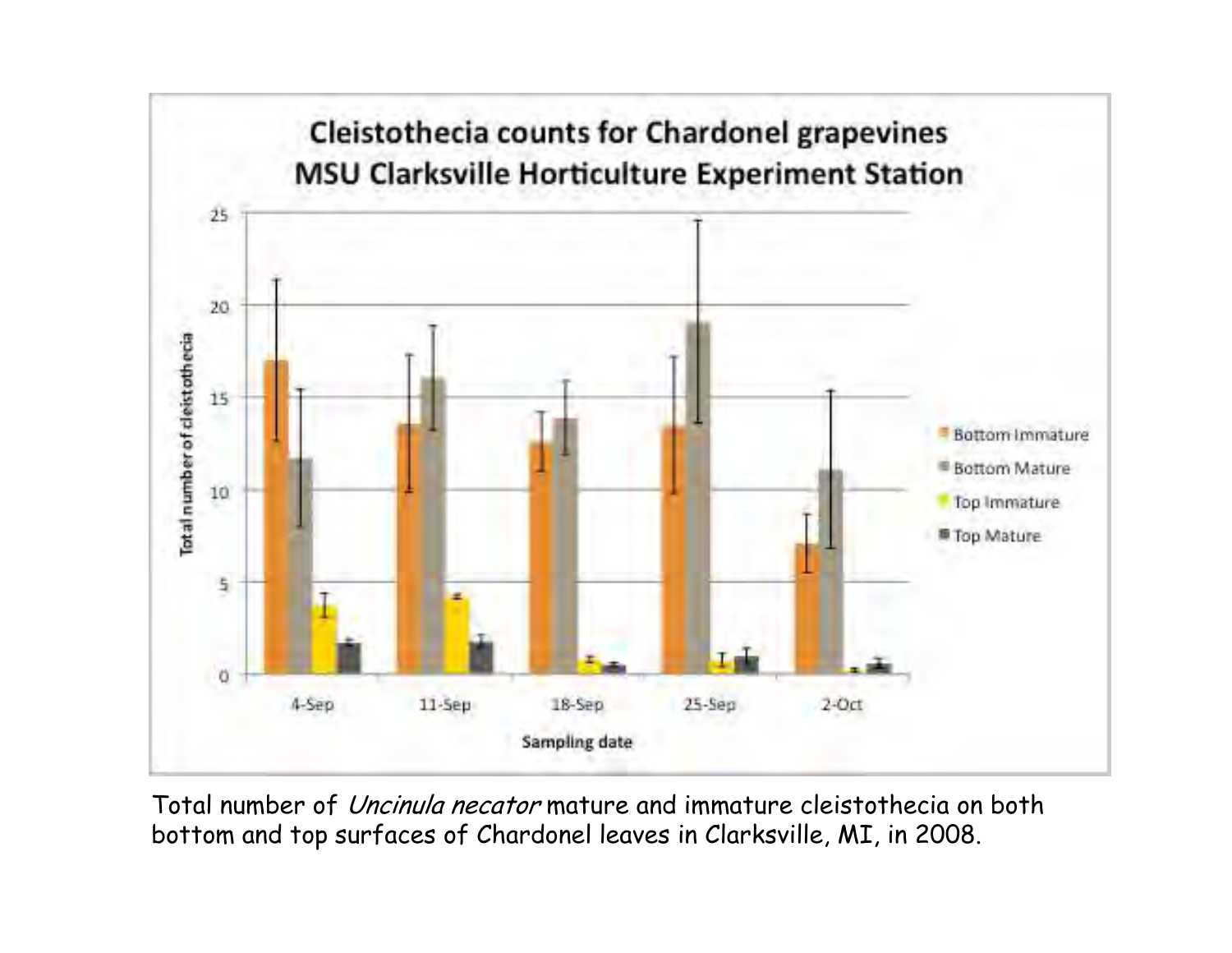

Total number of *Uncinula necator* cleistothecia collected in rain water traps <sup>p</sup>laced under Chardonel grapevines in Clarksville, MI, in 2008.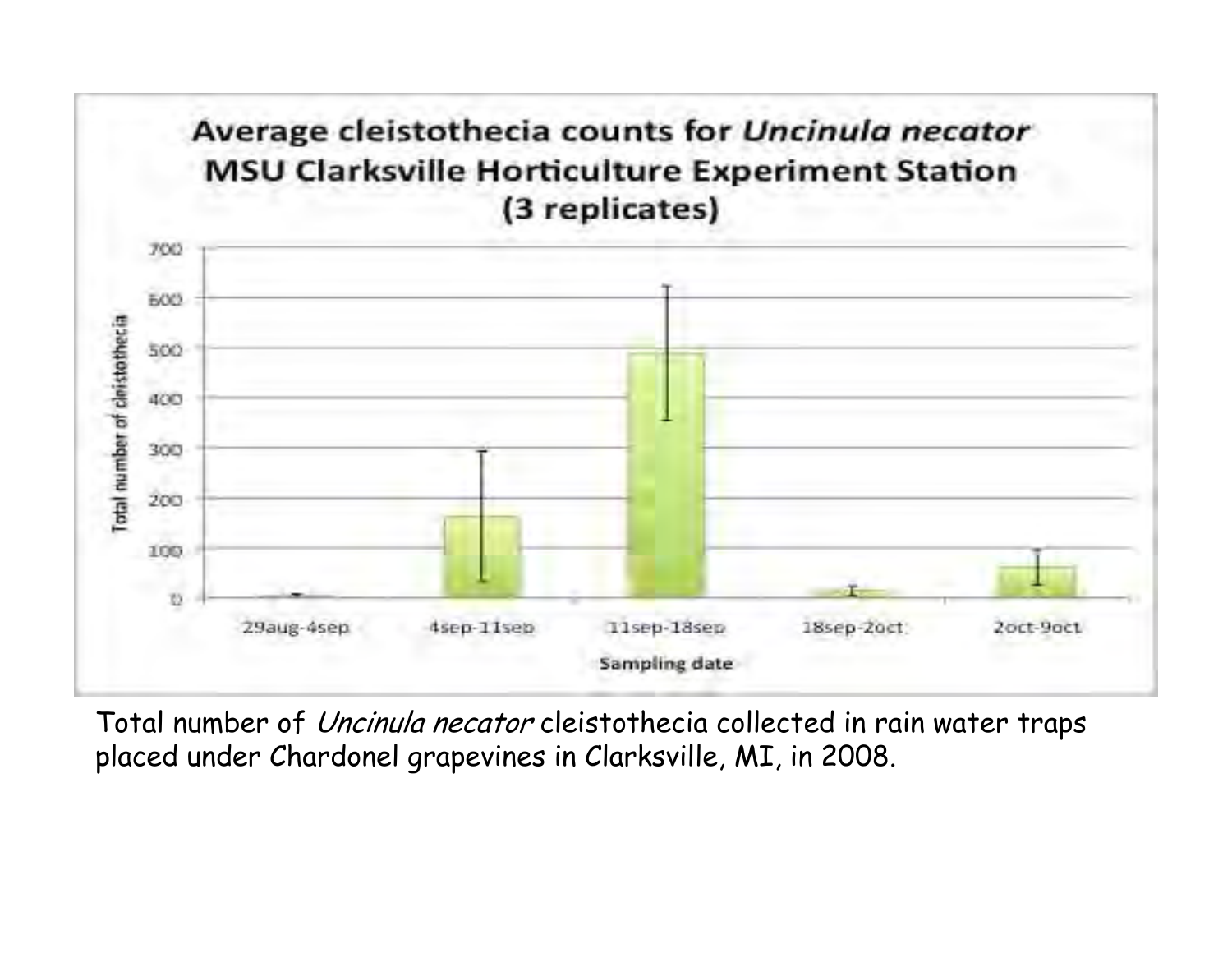

Total number of Uncinula necator cleistothecia counted in rain water traps placed under Pinot Noir grapevines in Traverse City, Michigan, in 2008.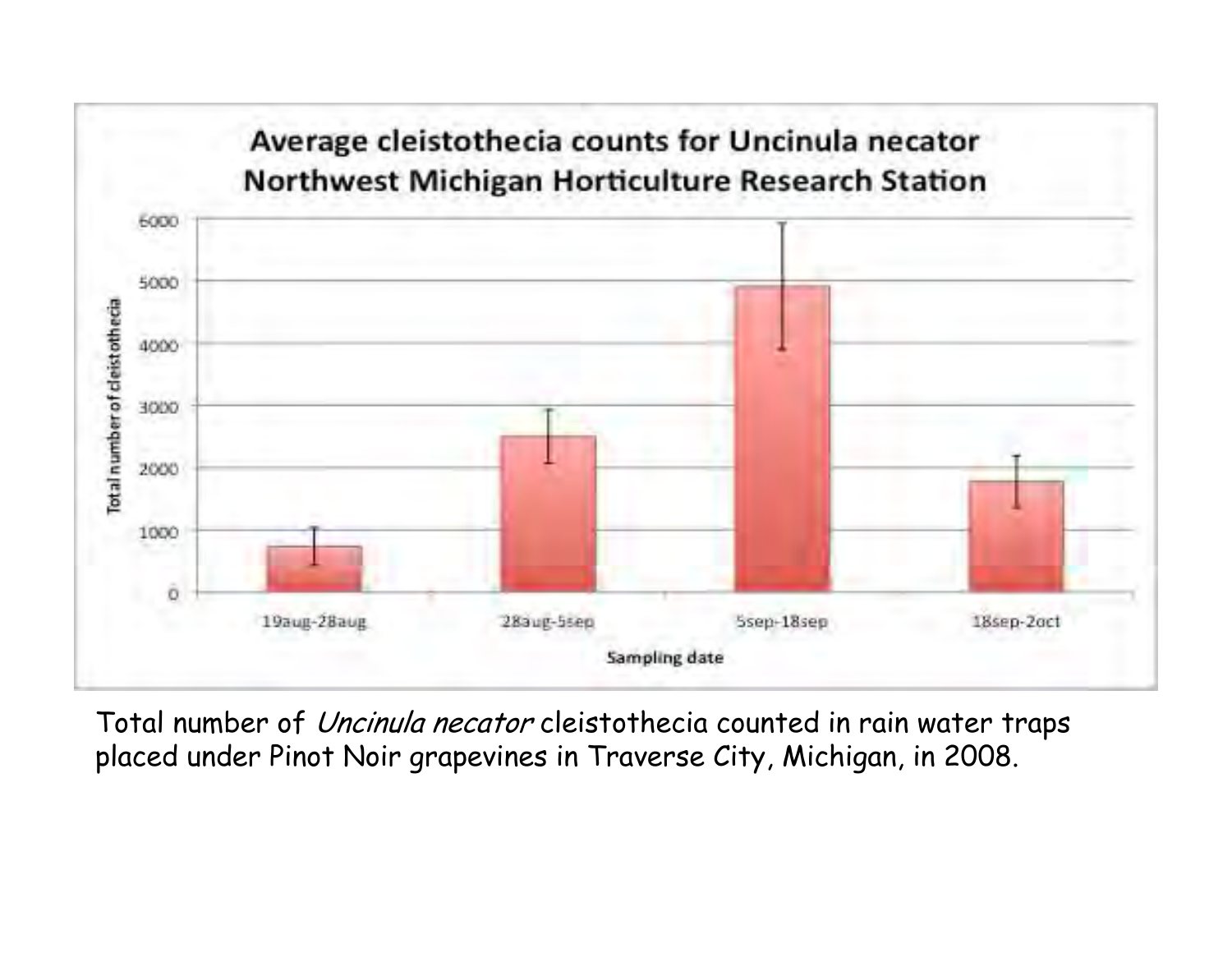## Cleistothecia Trial Results

- • More cleistothecia on bottom surface of leaves
- • Maximum cleistothecia dispersal in mid-September at both sites
	- – Possibility to control prior to peak production and dispersal?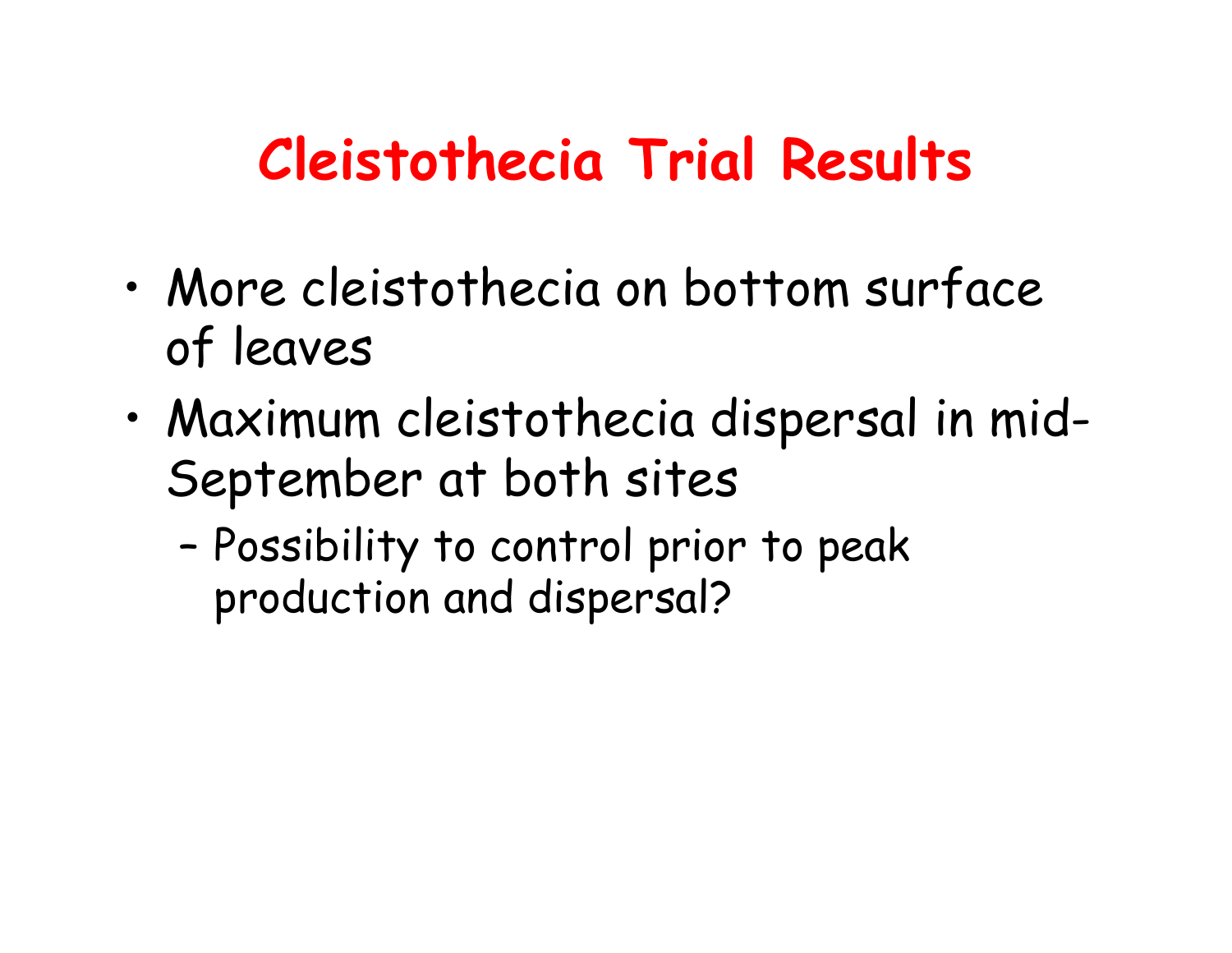## Fungicide Trials, 2008

- • NWMRHS – dormant sprays vs.one experimental product vs. two season-long programs
- $\bullet$  CHES – comparing six season-long programs
- • TNRC – comparing three organic programs to twoseason long programs

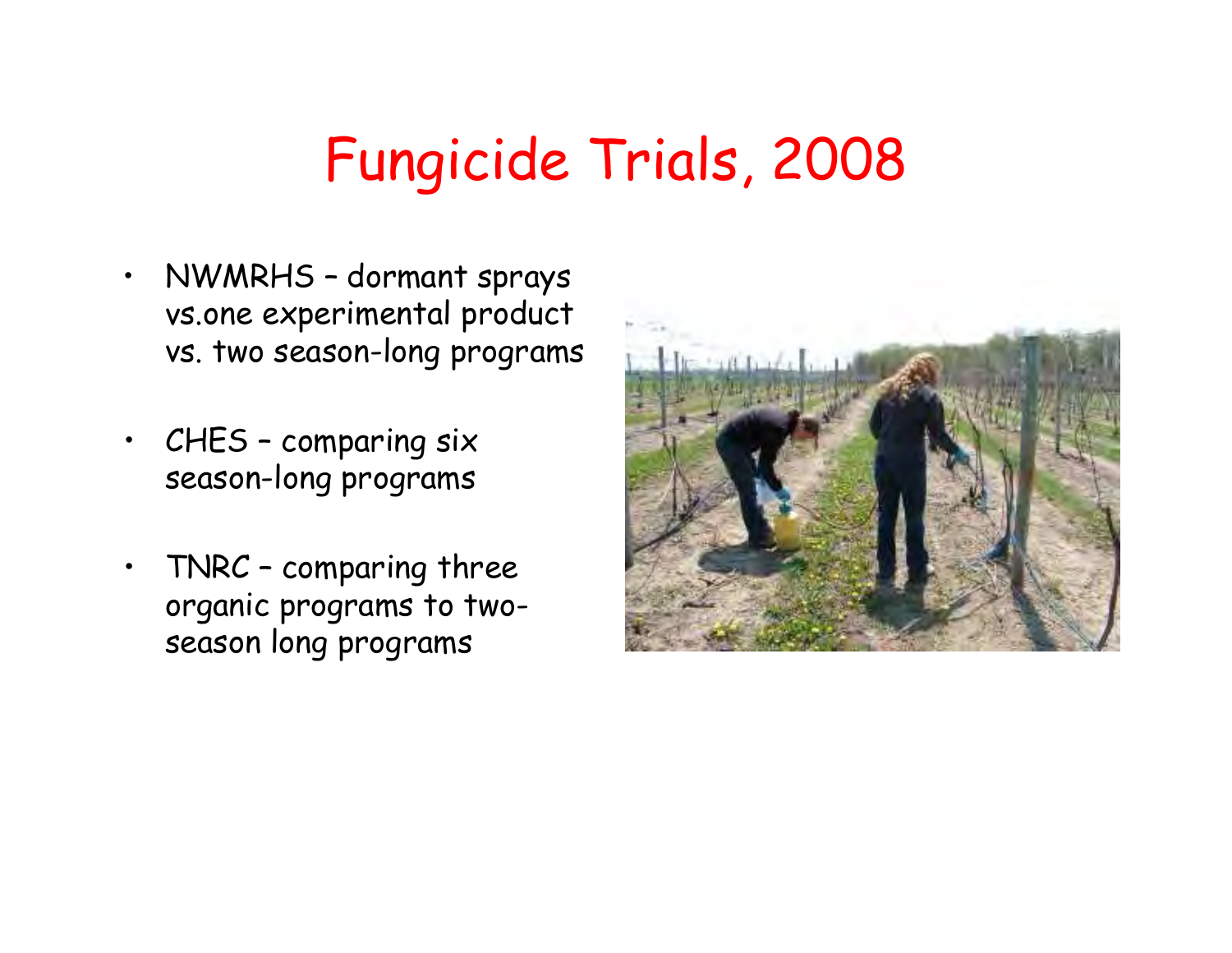#### Season Long Spray Trial Results, NWMHRS 2008

Powdery Mildew Leaf Infection – 'Chardonnay'

| Treatment, rate/A                                | <b>Application Timing*</b>              | Overall Severity (%) |
|--------------------------------------------------|-----------------------------------------|----------------------|
| Untreated                                        |                                         | 68.3a                |
| Sulfur 6L 7 pt                                   | $\mathbf{1}$                            | 70.8 a               |
| JMS Sytlet Oil 1 gal                             | $\mathbf{1}$                            | 59.8 ab              |
| Sulforix 1 gal                                   | $\mathbf{1}$                            | 45.4 <sub>b</sub>    |
| BASF 56000F 15.4 fl oz + Kenetic 1<br>pt/100 gal | 2, 3, 4, 5, 6, 7, 8                     | 0.9c                 |
| Sulfur 6L 7 pt<br>Elite 4 oz<br>Pristine 10 oz   | 2, 3,<br>7,8<br>4 <sub>1</sub><br>5, 6, | 0.2c                 |
| Sulfur 6L 7 pt<br>Elite 4 oz<br>Quintec 4 fl oz  | 2, 3,<br>4,<br>7,8<br>5, 6,             | 0.2c                 |

Spray dates:  $1 =$  Dormant,  $2 = 3-5$ " shoot,  $3 = 8-10$ " shoot,  $4 =$  immediate pre-bloom,  $5 =$  $1^\mathsf{st}$  post-bloom, 6 = 2 $^\mathsf{nd}$  post-bloom, 7 = 3 $^\mathsf{rd}$  post-bloom, 8 = 4 $^\mathsf{th}$  post-bloom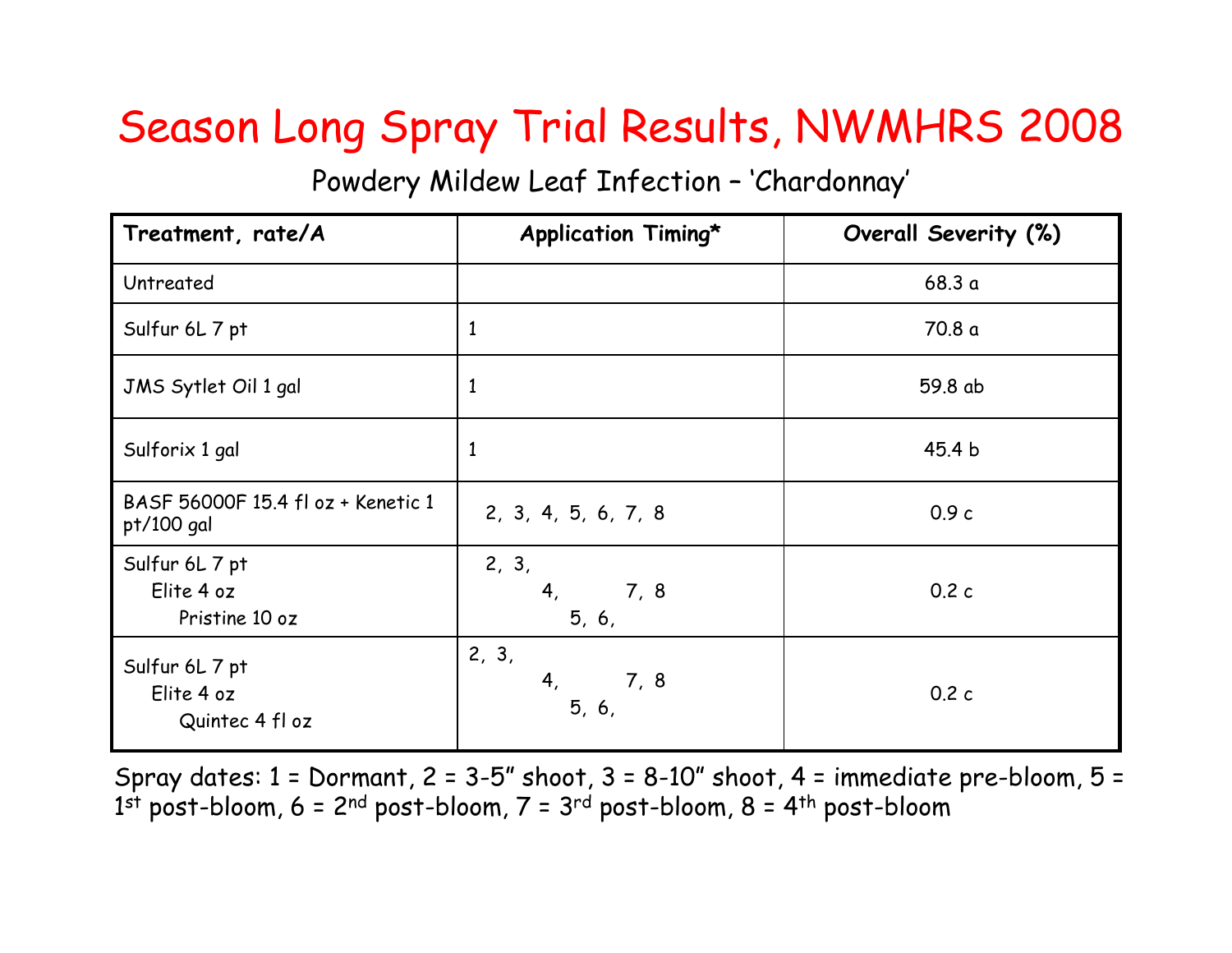#### Season Long Spray Trial, Clarksville 2008

Powdery Mildew Leaf Infection – 'Chardonnel'

| Treatment, rate/A                                                          | <b>Application Timing*</b>                               | Overall Severity (%) |
|----------------------------------------------------------------------------|----------------------------------------------------------|----------------------|
| Untreated                                                                  |                                                          | 76.5 a               |
| Dithane Rainshield 3 lb<br>Pristine 12 oz<br>Sulforix 1 gal                | $\mathbf{1},$<br>5,<br>2,<br>$6\phantom{1}6$<br>4,       | 11.9 b               |
| Flint 2 oz<br>Elite 45 WP 4 oz                                             | 1, 2,<br>6<br>5 <sub>l</sub><br>4,                       | 7.9c                 |
| Adament 3 oz                                                               | 1, 2, 4,<br>5, 6                                         | 5.3 cd               |
| Adament 4 oz                                                               | 3 <sub>1</sub><br>5 <sub>l</sub><br>$\overline{7}$<br>1, | 6.6c                 |
| Dithane Rainshield 3 lb<br>Quintec 4 oz<br>Vintage 4 oz + Ziram 3lb        | 1,<br>5,<br>2,<br>6<br>4,                                | 5.2 cd               |
| Dithane Rainshield 3 lb<br>Pristine 12 oz<br>Elite 45 WP 4 oz + Ziram 3 lb | 1,<br>5,<br>$\mathbf{2}$<br>6<br>4,                      | 2.2 d                |

Spray dates:  $1 =$  immediate pre-bloom,  $2 = 14$  day  $1<sup>st</sup>$  post-bloom,  $3 = 21$  day  $1<sup>st</sup>$  post-bloom, pea sized fruit,  $4 = 14$  day  $2^{nd}$  post bloom, start of bunch closure,  $5 = 14$  day  $3^{rd}$  post-bloom; 21 day  $2^{nd}$  postbloom,  $6 = 14$  day  $4<sup>th</sup>$  post-bloom,  $7 = 21$  day  $3<sup>rd</sup>$  post-bloom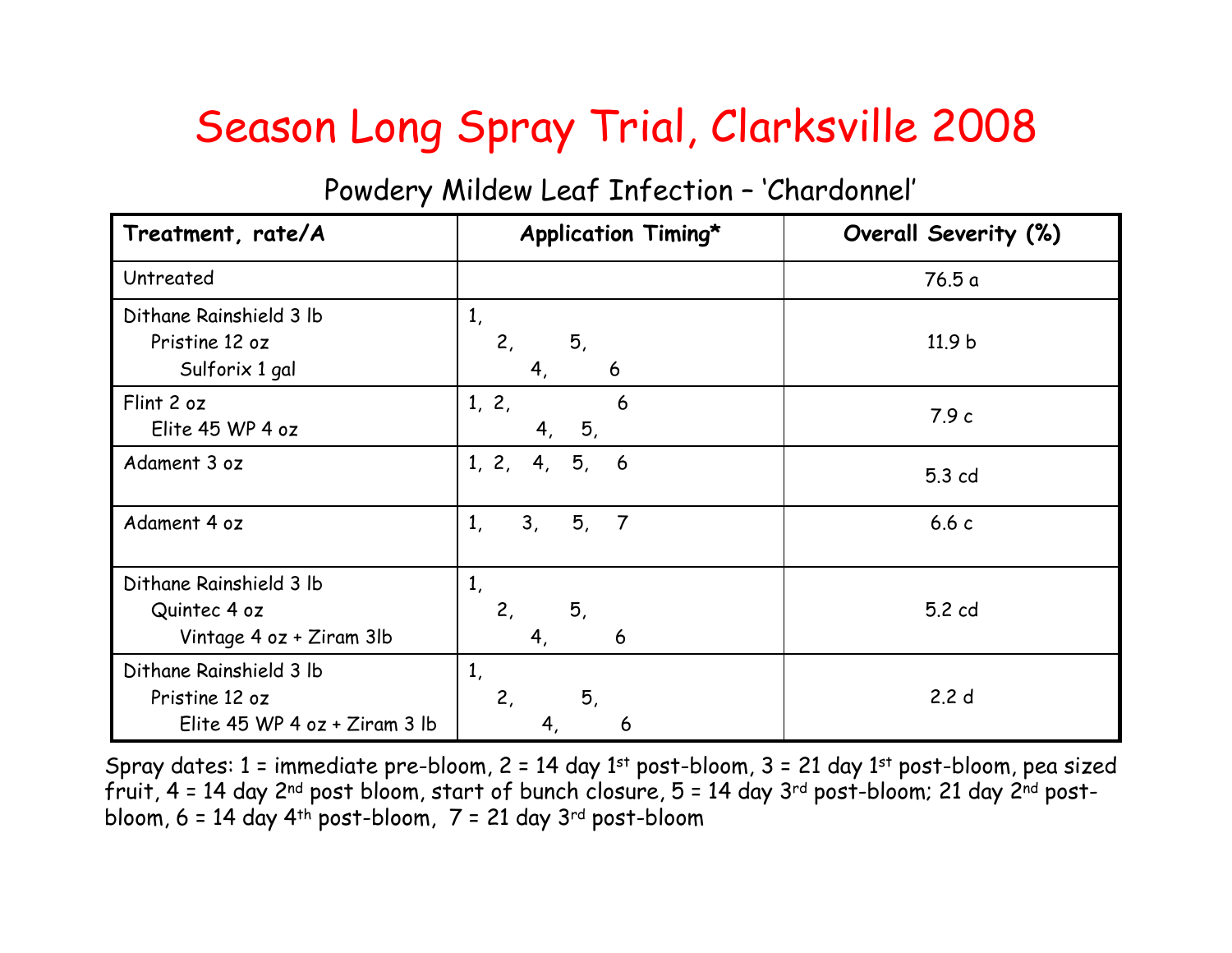### Season Long Spray Trial, Fennville 2008

| Treatment, rate/A                                                    | <b>Application Timing*</b>                                   | Overall Severity (%) |
|----------------------------------------------------------------------|--------------------------------------------------------------|----------------------|
| Untreated                                                            |                                                              | 82.8 a               |
| Sonata + NuFilm 17 0.5 pt<br>Kaligreen 3 lb                          | 5<br>3 <sub>l</sub><br>1,<br>2,<br>4,                        | 41.8 b               |
| Sonata + NuFilm 17 0.5 pt<br>JMS Sytlet Oil 2% (v/v)                 | 5<br>3 <sub>l</sub><br>1 <sub>1</sub><br>2,<br>4,            | 29.9 <sub>b</sub>    |
| Serenade Max 1.5 lb + NuFilm 17 0.5 pt<br>JMS Sytlet Oil 2% (v/v)    | 5<br>3 <sub>l</sub><br>1,<br>2,<br>4,                        | 14.7c                |
| Dithane Rainshield 3 lb<br>Pristine 12 oz<br>Elite 4 oz              | $\mathbf{1},$<br>2 <sub>1</sub><br>4,<br>5<br>3 <sub>l</sub> | 8.0 cd               |
| Dithane Rainshield 3 lb<br>Pristine 12 oz<br>Elite 4 oz + Ziram 3 lb | 1,<br>2 <sub>1</sub><br>5<br>3,                              | 3.4 <sub>d</sub>     |

Powdery Mildew Leaf Infection – 'Chancellor'

Spray dates:  $1 = \text{bloom}, 2 = 1^{st} \text{post-bloom}, 3 = 2^{nd} \text{post-bloom}, 4 = 3^{rd} \text{post-bloom},$ 5 = 4th post-bloom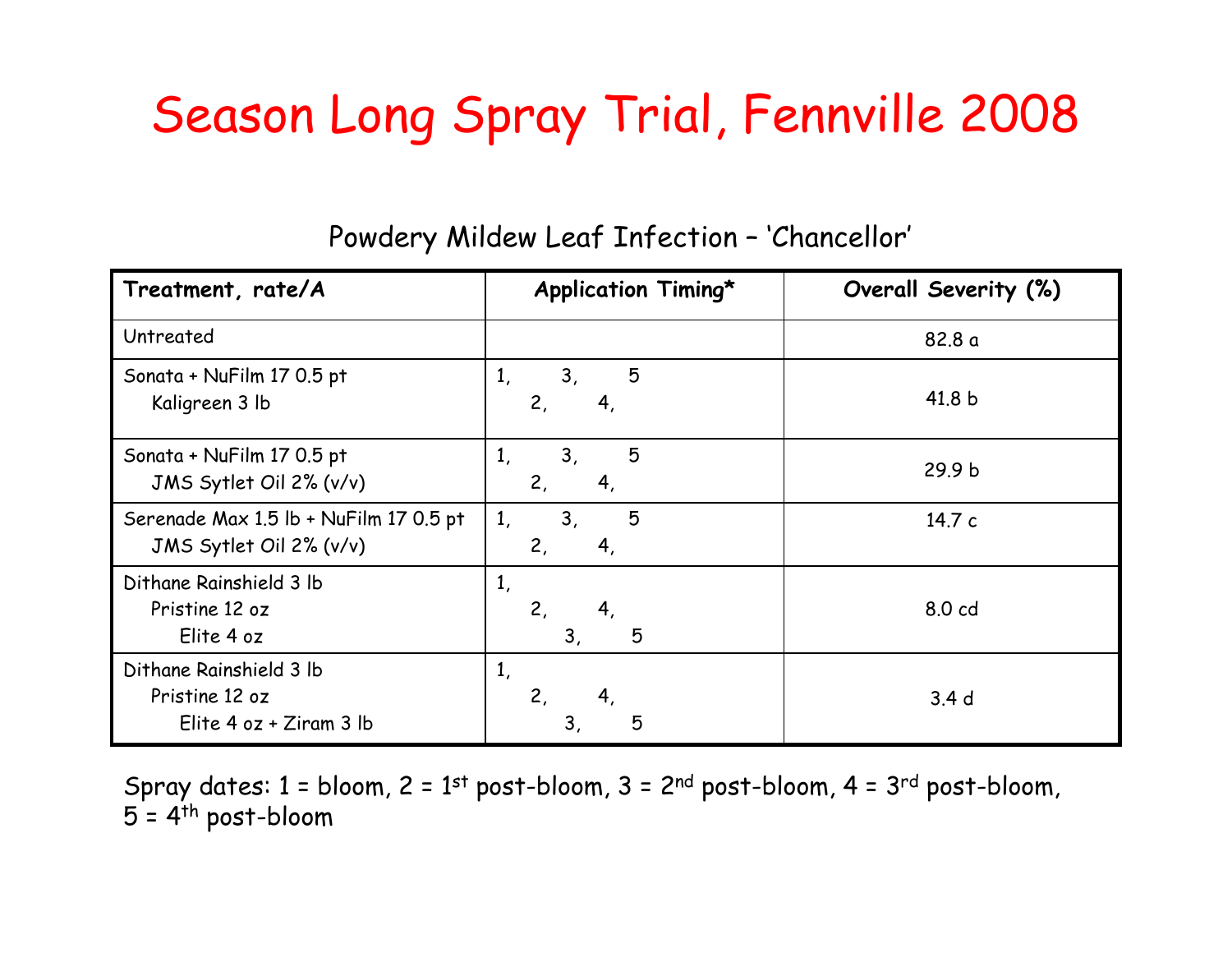# Dormant Spray Trial, 2008

- • Grower-cooperator site in NW
- $\bullet$   $\bullet$  ninrvc: 3 blocks:
	- –1 Pinot gris,
	- –2 Pinot noir
- • Half sprayed w/ sulforix before bud break, other half untreated
- • Rated for PM leaf infection on 9/3